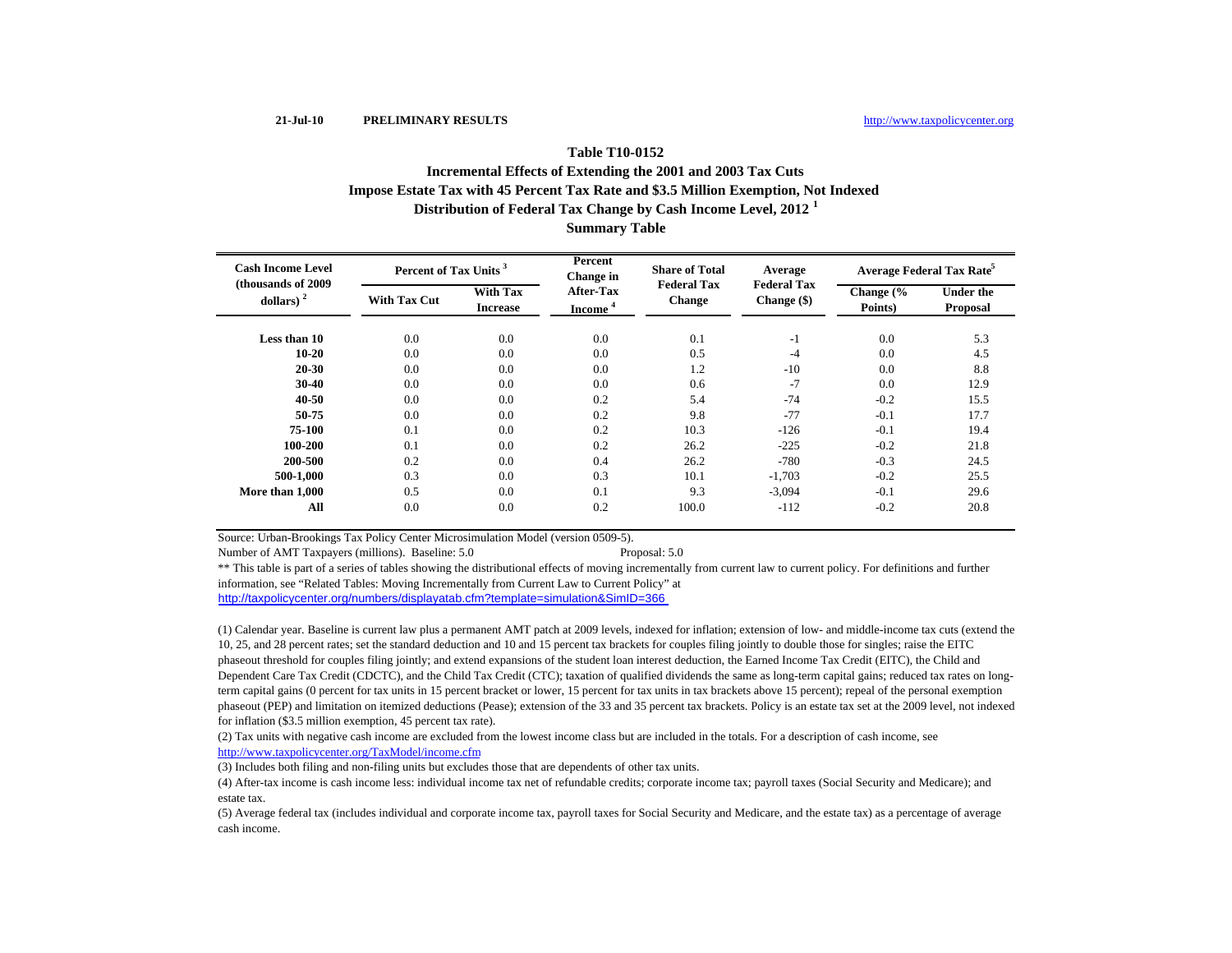## **Distribution of Federal Tax Change by Cash Income Level, 2012 <sup>1</sup> Detail TableTable T10-0152Incremental Effects of Extending the 2001 and 2003 Tax Cuts Impose Estate Tax with 45 Percent Tax Rate and \$3.5 Million Exemption, Not Indexed**

| <b>Cash Income Level</b>                      | Percent of Tax Units <sup>3</sup> |                             | <b>Percent Change</b>  | <b>Share of Total</b>               | <b>Average Federal Tax Change</b> |         | <b>Share of Federal Taxes</b> |                              | Average Federal Tax Rate <sup>5</sup> |                       |
|-----------------------------------------------|-----------------------------------|-----------------------------|------------------------|-------------------------------------|-----------------------------------|---------|-------------------------------|------------------------------|---------------------------------------|-----------------------|
| (thousands of 2009<br>$dollars)$ <sup>2</sup> | <b>With Tax Cut</b>               | With Tax<br><b>Increase</b> | in After-Tax<br>Income | <b>Federal Tax</b><br><b>Change</b> | <b>Dollars</b>                    | Percent | Change (%<br>Points)          | <b>Under the</b><br>Proposal | Change (%<br>Points)                  | Under the<br>Proposal |
| Less than 10                                  | 0.0                               | 0.0                         | 0.0                    | 0.1                                 | -1                                | $-0.3$  | 0.0                           | 0.2                          | 0.0                                   | 5.3                   |
| 10-20                                         | 0.0                               | 0.0                         | 0.0                    | 0.5                                 | -4                                | $-0.5$  | 0.0                           | 0.7                          | 0.0                                   | 4.5                   |
| 20-30                                         | 0.0                               | 0.0                         | 0.0                    | 1.2                                 | $-10$                             | $-0.5$  | 0.0                           | 1.9                          | 0.0                                   | 8.8                   |
| 30-40                                         | 0.0                               | 0.0                         | 0.0                    | 0.6                                 | $-1$                              | $-0.1$  | 0.0                           | 3.0                          | 0.0                                   | 12.9                  |
| 40-50                                         | 0.0                               | 0.0                         | 0.2                    | 5.4                                 | $-74$                             | $-1.0$  | 0.0                           | 3.7                          | $-0.2$                                | 15.5                  |
| 50-75                                         | 0.0                               | 0.0                         | 0.2                    | 9.8                                 | $-77$                             | $-0.7$  | 0.0                           | 10.3                         | $-0.1$                                | 17.7                  |
| 75-100                                        | 0.1                               | 0.0                         | 0.2                    | 10.3                                | $-126$                            | $-0.7$  | 0.0                           | 10.1                         | $-0.1$                                | 19.4                  |
| 100-200                                       | 0.1                               | 0.0                         | 0.2                    | 26.2                                | $-225$                            | $-0.7$  | 0.0                           | 25.4                         | $-0.2$                                | 21.8                  |
| 200-500                                       | 0.2                               | 0.0                         | 0.4                    | 26.2                                | $-780$                            | $-1.1$  | $-0.1$                        | 17.2                         | $-0.3$                                | 24.5                  |
| 500-1.000                                     | 0.3                               | 0.0                         | 0.3                    | 10.1                                | $-1,703$                          | $-0.9$  | 0.0                           | 7.6                          | $-0.2$                                | 25.5                  |
| More than 1.000                               | 0.5                               | 0.0                         | 0.1                    | 9.3                                 | $-3,094$                          | $-0.3$  | 0.1                           | 19.6                         | $-0.1$                                | 29.6                  |
| All                                           | 0.0                               | 0.0                         | 0.2                    | 100.0                               | $-112$                            | $-0.7$  | 0.0                           | 100.0                        | $-0.2$                                | 20.8                  |

## **Baseline Distribution of Income and Federal Taxesby Cash Income Level, 2012 <sup>1</sup>**

| <b>Cash Income Level</b><br>(thousands of 2009) |                              | Tax Units <sup>3</sup> |                     | Average<br><b>Federal Tax</b> | <b>Average After-</b><br><b>Tax Income</b> | Average<br><b>Federal Tax</b> | <b>Share of Pre-</b><br><b>Tax Income</b> | <b>Share of Post-</b><br><b>Tax Income</b> | Share of<br><b>Federal Taxes</b> |
|-------------------------------------------------|------------------------------|------------------------|---------------------|-------------------------------|--------------------------------------------|-------------------------------|-------------------------------------------|--------------------------------------------|----------------------------------|
| dollars) $2$                                    | <b>Number</b><br>(thousands) | Percent of<br>Total    | Income<br>(Dollars) | <b>Burden</b><br>(Dollars)    | (Dollars)                                  | Rate <sup>5</sup>             | Percent of<br>Total                       | Percent of<br>Total                        | Percent of<br>Total              |
| Less than 10                                    | 16,958                       | 10.8                   | 5,723               | 305                           | 5,418                                      | 5.3                           | 0.8                                       | 1.0                                        | 0.2                              |
| 10-20                                           | 24,305                       | 15.5                   | 15,533              | 708                           | 14,825                                     | 4.6                           | 3.2                                       | 3.8                                        | 0.7                              |
| 20-30                                           | 21,133                       | 13.4                   | 25,808              | 2,275                         | 23,533                                     | 8.8                           | 4.6                                       | 5.3                                        | 1.9                              |
| 30-40                                           | 16.074                       | 10.2                   | 36,190              | 4,683                         | 31,506                                     | 12.9                          | 4.9                                       | 5.4                                        | 3.0                              |
| 40-50                                           | 12,909                       | 8.2                    | 46,615              | 7,304                         | 39,311                                     | 15.7                          | 5.0                                       | 5.4                                        | 3.8                              |
| 50-75                                           | 22,702                       | 14.4                   | 64,099              | 11,396                        | 52,703                                     | 17.8                          | 12.1                                      | 12.6                                       | 10.3                             |
| 75-100                                          | 14,431                       | 9.2                    | 90,195              | 17,592                        | 72,603                                     | 19.5                          | 10.9                                      | 11.1                                       | 10.1                             |
| 100-200                                         | 20,606                       | 13.1                   | 141,257             | 30,996                        | 110,260                                    | 21.9                          | 24.3                                      | 24.0                                       | 25.4                             |
| 200-500                                         | 5,930                        | 3.8                    | 296,062             | 73,183                        | 222,880                                    | 24.7                          | 14.7                                      | 14.0                                       | 17.3                             |
| 500-1.000                                       | 1,048                        | 0.7                    | 704,969             | 181,772                       | 523,198                                    | 25.8                          | 6.2                                       | 5.8                                        | 7.6                              |
| More than 1.000                                 | 531                          | 0.3                    | 3.114.004           | 924,865                       | 2.189.139                                  | 29.7                          | 13.8                                      | 12.3                                       | 19.6                             |
| All                                             | 157,348                      | 100.0                  | 76.169              | 15,954                        | 60,215                                     | 21.0                          | 100.0                                     | 100.0                                      | 100.0                            |

Source: Urban-Brookings Tax Policy Center Microsimulation Model (version 0509-5).

Number of AMT Taxpayers (millions). Baseline: 5.0 Proposal: 5.0

(1) Calendar year. Baseline is current law plus a permanent AMT patch at 2009 levels, indexed for inflation; extension of low- and middle-income tax cuts (extend the 10, 25, and 28 percent rates; set the standard deduction and 15 percent tax brackets for couples filing jointly to double those for singles; raise the EITC phaseout threshold for couples filing jointly; and extend expansions of the student loan interest deduction, the Earned Inc Credit (EITC), the Child and Dependent Care Tax Credit (CDCTC), and the Child Tax Credit (CTC); taxation of qualified dividends the same as long-term capital gains; reduced tax rates on long-term capital gains (0 percent f tax units in 15 percent bracket or lower, 15 percent for tax units in tax brackets above 15 percent); repeal of the personal exemption phaseout (PEP) and limitation on itemized deductions (Pease); extension of the 33 and 3 tax brackets. Policy is an estate tax set at the 2009 level, not indexed for inflation (\$3.5 million exemption, 45 percent tax rate).

(2) Tax units with negative cash income are excluded from the lowest income class but are included in the totals. For a description of cash income, see

http://www.taxpolicycenter.org/TaxModel/income.cfm<br>(3) Includes both filing and non-filing units but excludes those that are dependents of other tax units.

(4) After-tax income is cash income less: individual income tax net of refundable credits; corporate income tax; payroll taxes (Social Security and Medicare); and estate tax.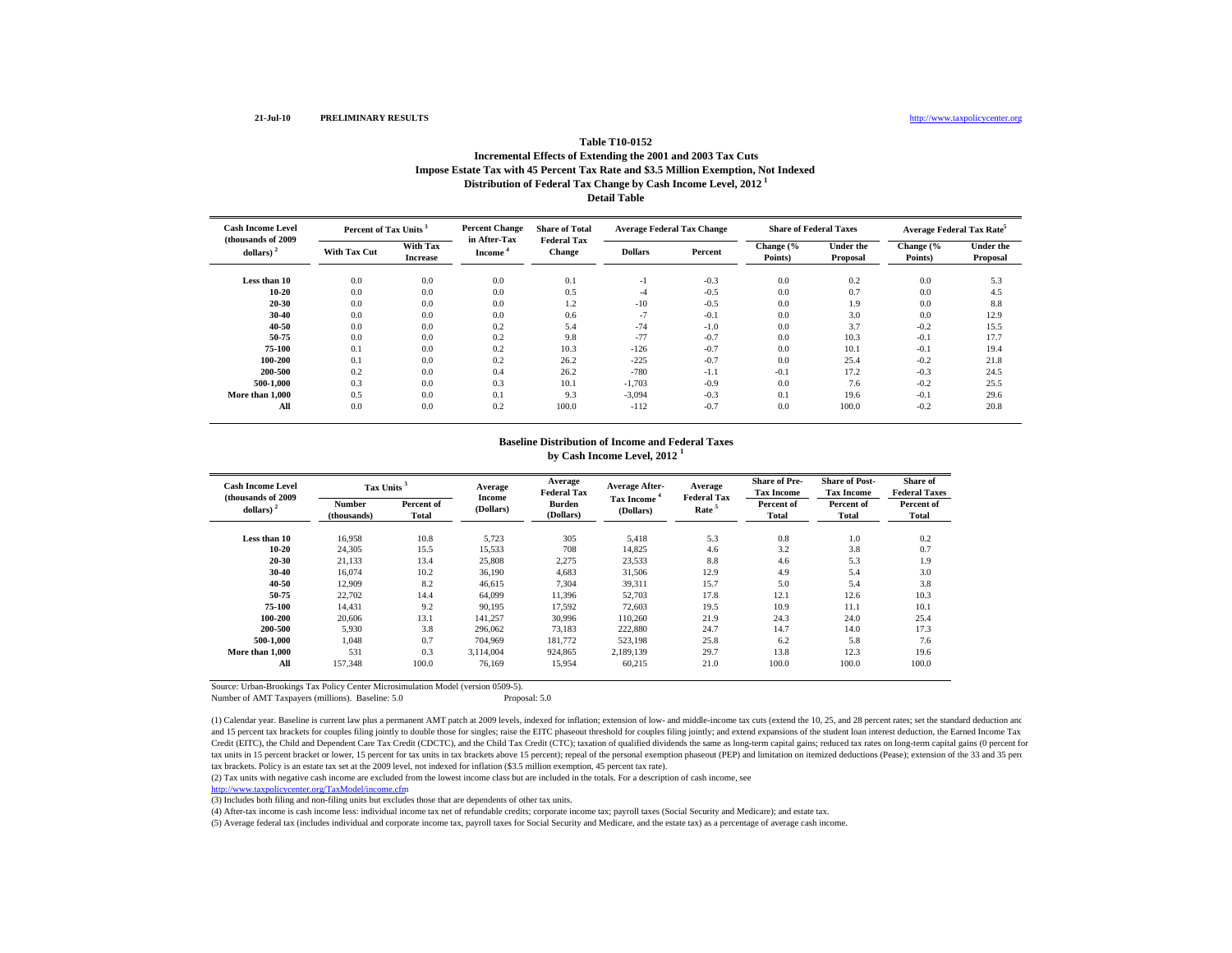# **Distribution of Federal Tax Change by Cash Income Level, 2012 <sup>1</sup> Detail Table - Single Tax Units Table T10-0152Incremental Effects of Extending the 2001 and 2003 Tax Cuts Impose Estate Tax with 45 Percent Tax Rate and \$3.5 Million Exemption, Not Indexed**

| <b>Cash Income Level</b>            | Percent of Tax Units <sup>3</sup> |                                    | <b>Percent Change</b>               | <b>Share of Total</b>               | <b>Average Federal Tax Change</b> |         | <b>Share of Federal Taxes</b> |                              | <b>Average Federal Tax Rate</b> |                              |
|-------------------------------------|-----------------------------------|------------------------------------|-------------------------------------|-------------------------------------|-----------------------------------|---------|-------------------------------|------------------------------|---------------------------------|------------------------------|
| (thousands of 2009)<br>dollars) $2$ | <b>With Tax Cut</b>               | <b>With Tax</b><br><b>Increase</b> | in After-Tax<br>Income <sup>4</sup> | <b>Federal Tax</b><br><b>Change</b> | <b>Dollars</b>                    | Percent | Change (%<br>Points)          | <b>Under the</b><br>Proposal | Change (%<br>Points)            | <b>Under the</b><br>Proposal |
| Less than 10                        | 0.0                               | 0.0                                | 0.0                                 | 0.1                                 | -1                                | $-0.2$  | 0.0                           | 0.9                          | 0.0                             | 8.5                          |
| $10 - 20$                           | 0.0                               | 0.0                                | 0.0                                 | 0.5                                 | $-5$                              | $-0.4$  | 0.1                           | 3.0                          | 0.0                             | 8.4                          |
| $20 - 30$                           | 0.0                               | 0.0                                | 0.1                                 | 1.2                                 | $-15$                             | $-0.5$  | 0.1                           | 6.0                          | $-0.1$                          | 13.3                         |
| $30 - 40$                           | 0.0                               | 0.0                                | 0.0                                 | 0.4                                 | $-9$                              | $-0.1$  | 0.2                           | 7.5                          | 0.0                             | 17.4                         |
| 40-50                               | 0.1                               | 0.0                                | 0.4                                 | 6.2                                 | $-153$                            | $-1.7$  | 0.1                           | 8.6                          | $-0.3$                          | 19.3                         |
| 50-75                               | 0.1                               | 0.0                                | 0.4                                 | 11.2                                | $-190$                            | $-1.4$  | 0.2                           | 19.0                         | $-0.3$                          | 21.6                         |
| 75-100                              | 0.2                               | 0.0                                | 0.7                                 | 11.4                                | $-473$                            | $-2.2$  | 0.0                           | 12.0                         | $-0.5$                          | 23.7                         |
| 100-200                             | 0.4                               | 0.0                                | 1.2                                 | 28.8                                | $-1,271$                          | $-3.7$  | $-0.3$                        | 17.8                         | $-0.9$                          | 24.2                         |
| 200-500                             | 1.0                               | 0.0                                | 2.2                                 | 25.4                                | $-4,810$                          | $-6.0$  | $-0.4$                        | 9.5                          | $-1.6$                          | 25.3                         |
| 500-1.000                           | 1.2                               | 0.0                                | 1.9                                 | 8.6                                 | $-9,359$                          | $-4.6$  | $-0.1$                        | 4.2                          | $-1.3$                          | 27.6                         |
| More than 1.000                     | 1.6                               | 0.0                                | 0.6                                 | 6.1                                 | $-12,117$                         | $-1.3$  | 0.1                           | 11.4                         | $-0.4$                          | 32.3                         |
| All                                 | 0.1                               | 0.0                                | 0.6                                 | 100.0                               | $-217$                            | $-2.3$  | 0.0                           | 100.0                        | $-0.5$                          | 20.9                         |

#### **Baseline Distribution of Income and Federal Taxes by Cash Income Level, 2012 <sup>1</sup>**

| <b>Cash Income Level</b><br>(thousands of 2009) | Tax Units                    |                     | Average<br><b>Income</b> | Average<br><b>Federal Tax</b> | <b>Average After-</b>          | Average<br><b>Federal Tax</b> | <b>Share of Pre-</b><br><b>Tax Income</b> | <b>Share of Post-</b><br><b>Tax Income</b> | Share of<br><b>Federal Taxes</b> |
|-------------------------------------------------|------------------------------|---------------------|--------------------------|-------------------------------|--------------------------------|-------------------------------|-------------------------------------------|--------------------------------------------|----------------------------------|
| dollars) $2$                                    | <b>Number</b><br>(thousands) | Percent of<br>Total | (Dollars)                | <b>Burden</b><br>(Dollars)    | <b>Tax Income</b><br>(Dollars) | Rate <sup>5</sup>             | Percent of<br>Total                       | Percent of<br>Total                        | Percent of<br>Total              |
| Less than 10<br>$10 - 20$                       | 12,161                       | 17.6                | 5,710                    | 483                           | 5,227                          | 8.5                           | 2.3                                       | 2.7<br>8.8                                 | 0.9                              |
| $20 - 30$                                       | 14,889<br>11,204             | 21.6<br>16.3        | 15,384<br>25,667         | 1,291<br>3,420                | 14,093<br>22,247               | 8.4<br>13.3                   | 7.6<br>9.5                                | 10.5                                       | 3.0<br>5.9                       |
| 30-40<br>40-50                                  | 7,555<br>6,018               | 11.0<br>8.7         | 36,120<br>46,555         | 6,309<br>9,146                | 29.810<br>37,409               | 17.5<br>19.6                  | 9.0<br>9.3                                | 9.5<br>9.5                                 | 7.4<br>8.5                       |
| 50-75<br>75-100                                 | 8,766<br>3,599               | 12.7<br>5.2         | 63,234<br>89,193         | 13,851<br>21,590              | 49,383<br>67,604               | 21.9<br>24.2                  | 18.3<br>10.6                              | 18.2<br>10.2                               | 18.8<br>12.0                     |
| 100-200<br>200-500                              | 3,384<br>787                 | 4.9<br>1.1          | 137,406<br>300,163       | 34,564<br>80,679              | 102,842<br>219,483             | 25.2<br>26.9                  | 15.4<br>7.8                               | 14.6<br>7.3                                | 18.1<br>9.8                      |
| 500-1.000<br>More than 1.000                    | 138<br>75                    | 0.2<br>0.1          | 697,814<br>2.972.435     | 201,857<br>972,133            | 495,957<br>2,000,302           | 28.9<br>32.7                  | 3.2<br>7.3                                | 2.9<br>6.3                                 | 4.3<br>11.2                      |
| All                                             | 68,932                       | 100.0               | 43,878                   | 9,386                         | 34,492                         | 21.4                          | 100.0                                     | 100.0                                      | 100.0                            |

Source: Urban-Brookings Tax Policy Center Microsimulation Model (version 0509-5).

(1) Calendar year. Baseline is current law plus a permanent AMT patch at 2009 levels, indexed for inflation; extension of low- and middle-income tax cuts (extend the 10, 25, and 28 percent rates; set the standard deduction and 15 percent tax brackets for couples filing jointly to double those for singles; raise the EITC phaseout threshold for couples filing jointly; and extend expansions of the student loan interest deduction, the Earned Inc Credit (EITC), the Child and Dependent Care Tax Credit (CDCTC), and the Child Tax Credit (CTC); taxation of qualified dividends the same as long-term capital gains; reduced tax rates on long-term capital gains (0 percent f tax units in 15 percent bracket or lower, 15 percent for tax units in tax brackets above 15 percent); repeal of the personal exemption phaseout (PEP) and limitation on itemized deductions (Pease); extension of the 33 and 35 percent tax brackets. Policy is an estate tax set at the 2009 level, not indexed for inflation (\$3.5 million exemption, 45 percent tax rate).

(2) Tax units with negative cash income are excluded from the lowest income class but are included in the totals. For a description of cash income, see

http://www.taxpolicycenter.org/TaxModel/income.cfm

(3) Includes both filing and non-filing units but excludes those that are dependents of other tax units.

(4) After-tax income is cash income less: individual income tax net of refundable credits; corporate income tax; payroll taxes (Social Security and Medicare); and estate tax.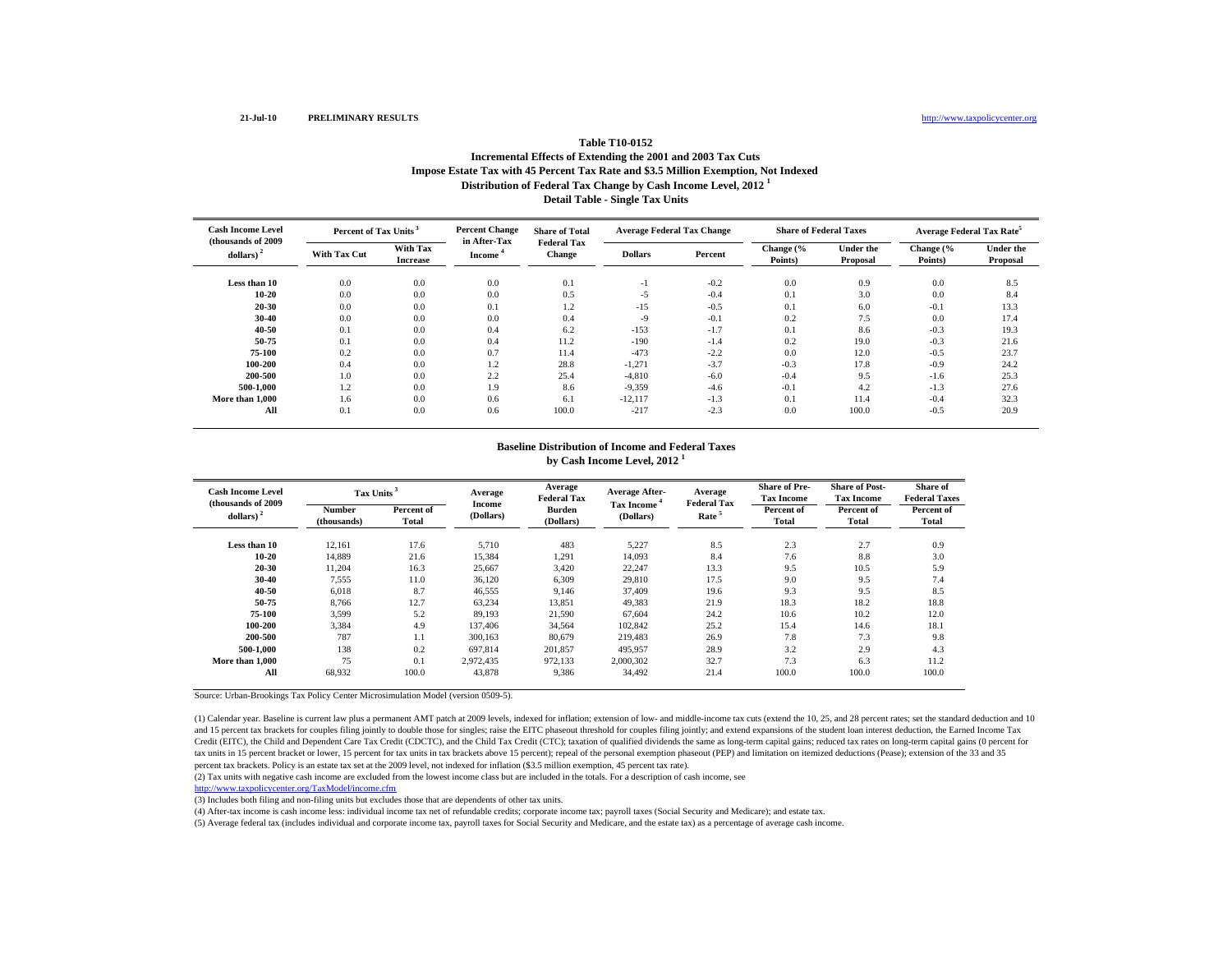# **Distribution of Federal Tax Change by Cash Income Level, 2012 <sup>1</sup> Detail Table - Married Tax Units Filing Jointly Table T10-0152Incremental Effects of Extending the 2001 and 2003 Tax Cuts Impose Estate Tax with 45 Percent Tax Rate and \$3.5 Million Exemption, Not Indexed**

| <b>Cash Income Level</b>            | Percent of Tax Units <sup>3</sup> |                                    | <b>Percent Change</b>               | <b>Share of Total</b>               | <b>Average Federal Tax Change</b> |         | <b>Share of Federal Taxes</b> |                       | <b>Average Federal Tax Rate<sup>5</sup></b> |                              |
|-------------------------------------|-----------------------------------|------------------------------------|-------------------------------------|-------------------------------------|-----------------------------------|---------|-------------------------------|-----------------------|---------------------------------------------|------------------------------|
| (thousands of 2009)<br>dollars) $2$ | <b>With Tax Cut</b>               | <b>With Tax</b><br><b>Increase</b> | in After-Tax<br>Income <sup>4</sup> | <b>Federal Tax</b><br><b>Change</b> | <b>Dollars</b>                    | Percent | Change (%<br>Points)          | Under the<br>Proposal | Change (%<br>Points)                        | <b>Under the</b><br>Proposal |
| Less than 10                        | 0.0                               | 0.0                                | 0.0                                 | 0.2                                 | $-2$                              | $-0.8$  | 0.0                           | 0.0                   | 0.0                                         | 4.8                          |
| $10 - 20$                           | 0.0                               | 0.0                                | 0.0                                 | 0.6                                 | -4                                | $-0.8$  | 0.0                           | 0.1                   | 0.0                                         | 2.7                          |
| $20 - 30$                           | 0.0                               | 0.0                                | 0.0                                 | 1.9                                 | $-9$                              | $-0.8$  | 0.0                           | 0.3                   | 0.0                                         | 4.5                          |
| $30 - 40$                           | 0.0                               | 0.0                                | 0.0                                 | 1.6                                 | $-9$                              | $-0.3$  | 0.0                           | 0.7                   | 0.0                                         | 7.6                          |
| 40-50                               | 0.0                               | 0.0                                | 0.0                                 | 1.0                                 | $-6$                              | $-0.1$  | 0.0                           | 1.2                   | 0.0                                         | 10.4                         |
| 50-75                               | 0.0                               | 0.0                                | 0.0                                 | 2.0                                 | -5                                | $-0.1$  | 0.0                           | 5.5                   | 0.0                                         | 14.2                         |
| 75-100                              | 0.0                               | 0.0                                | 0.0                                 | 3.3                                 | $-9$                              | $-0.1$  | 0.0                           | 8.7                   | 0.0                                         | 17.5                         |
| 100-200                             | 0.0                               | 0.0                                | 0.0                                 | 10.8                                | $-16$                             | $-0.1$  | 0.0                           | 29.3                  | 0.0                                         | 21.2                         |
| 200-500                             | 0.1                               | 0.0                                | 0.1                                 | 30.4                                | $-151$                            | $-0.2$  | 0.0                           | 21.3                  | $-0.1$                                      | 24.3                         |
| 500-1.000                           | 0.2                               | 0.0                                | 0.1                                 | 19.3                                | $-542$                            | $-0.3$  | 0.0                           | 9.4                   | $-0.1$                                      | 25.2                         |
| More than 1,000                     | 0.3                               | 0.0                                | 0.1                                 | 28.1                                | $-1,582$                          | $-0.2$  | 0.0                           | 23.3                  | $-0.1$                                      | 29.1                         |
| All                                 | 0.0                               | 0.0                                | 0.0                                 | 100.0                               | $-40$                             | $-0.2$  | 0.0                           | 100.0                 | 0.0                                         | 21.6                         |

#### **Baseline Distribution of Income and Federal Taxes by Cash Income Level, 2012 <sup>1</sup>**

| <b>Cash Income Level</b><br>(thousands of 2009 | Tax Units <sup>3</sup> |                     | Average<br><b>Income</b> | Average<br><b>Federal Tax</b> | <b>Average After-</b>          | Average<br><b>Federal Tax</b> | <b>Share of Pre-</b><br><b>Tax Income</b> | <b>Share of Post-</b><br><b>Tax Income</b> | Share of<br><b>Federal Taxes</b> |
|------------------------------------------------|------------------------|---------------------|--------------------------|-------------------------------|--------------------------------|-------------------------------|-------------------------------------------|--------------------------------------------|----------------------------------|
| dollars) $2$                                   | Number<br>(thousands)  | Percent of<br>Total | (Dollars)                | <b>Burden</b><br>(Dollars)    | <b>Tax Income</b><br>(Dollars) | Rate <sup>5</sup>             | Percent of<br>Total                       | Percent of<br>Total                        | Percent of<br>Total              |
| Less than 10                                   | 2,172                  | 3.5                 | 4.766                    | 228                           | 4,538                          | 4.8                           | 0.1                                       | 0.2                                        | 0.0                              |
| $10 - 20$                                      | 4,097                  | 6.7                 | 16,031                   | 441                           | 15,590                         | 2.8                           | 0.9                                       | 1.1                                        | 0.1                              |
| 20-30                                          | 4,842                  | 7.9                 | 25,959                   | 1,186                         | 24,773                         | 4.6                           | 1.6                                       | 2.0                                        | 0.3                              |
| 30-40                                          | 4,391                  | 7.2                 | 36,302                   | 2,752                         | 33,550                         | 7.6                           | 2.1                                       | 2.4                                        | 0.7                              |
| 40-50                                          | 4,095                  | 6.7                 | 46,760                   | 4,890                         | 41,870                         | 10.5                          | 2.5                                       | 2.8                                        | 1.2                              |
| 50-75                                          | 9,883                  | 16.1                | 65,241                   | 9,275                         | 55,967                         | 14.2                          | 8.3                                       | 9.1                                        | 5.5                              |
| 75-100                                         | 9.149                  | 14.9                | 90,792                   | 15,852                        | 74.940                         | 17.5                          | 10.7                                      | 11.3                                       | 8.7                              |
| 100-200                                        | 16,193                 | 26.4                | 142,545                  | 30,250                        | 112,295                        | 21.2                          | 29.9                                      | 30.0                                       | 29.3                             |
| 200-500                                        | 4,941                  | 8.1                 | 295.420                  | 71,980                        | 223,440                        | 24.4                          | 18.9                                      | 18.2                                       | 21.3                             |
| 500-1.000                                      | 876                    | 1.4                 | 706,519                  | 178,819                       | 527,700                        | 25.3                          | 8.0                                       | 7.6                                        | 9.4                              |
| More than 1,000                                | 435                    | 0.7                 | 3.075.014                | 896,974                       | 2.178.040                      | 29.2                          | 17.3                                      | 15.6                                       | 23.4                             |
| All                                            | 61,357                 | 100.0               | 126,020                  | 27,246                        | 98,773                         | 21.6                          | 100.0                                     | 100.0                                      | 100.0                            |
|                                                |                        |                     |                          |                               |                                |                               |                                           |                                            |                                  |

Source: Urban-Brookings Tax Policy Center Microsimulation Model (version 0509-5).

(1) Calendar year. Baseline is current law plus a permanent AMT patch at 2009 levels, indexed for inflation; extension of low- and middle-income tax cuts (extend the 10, 25, and 28 percent rates; set the standard deduction and 15 percent tax brackets for couples filing jointly to double those for singles; raise the EITC phaseout threshold for couples filing jointly; and extend expansions of the student loan interest deduction, the Earned Inc Credit (EITC), the Child and Dependent Care Tax Credit (CDCTC), and the Child Tax Credit (CTC); taxation of qualified dividends the same as long-term capital gains; reduced tax rates on long-term capital gains (0 percent f tax units in 15 percent bracket or lower, 15 percent for tax units in tax brackets above 15 percent); repeal of the personal exemption phaseout (PEP) and limitation on itemized deductions (Pease); extension of the 33 and 35 percent tax brackets. Policy is an estate tax set at the 2009 level, not indexed for inflation (\$3.5 million exemption, 45 percent tax rate).

(2) Tax units with negative cash income are excluded from the lowest income class but are included in the totals. For a description of cash income, see

http://www.taxpolicycenter.org/TaxModel/income.cfm

(3) Includes both filing and non-filing units but excludes those that are dependents of other tax units.

(4) After-tax income is cash income less: individual income tax net of refundable credits; corporate income tax; payroll taxes (Social Security and Medicare); and estate tax.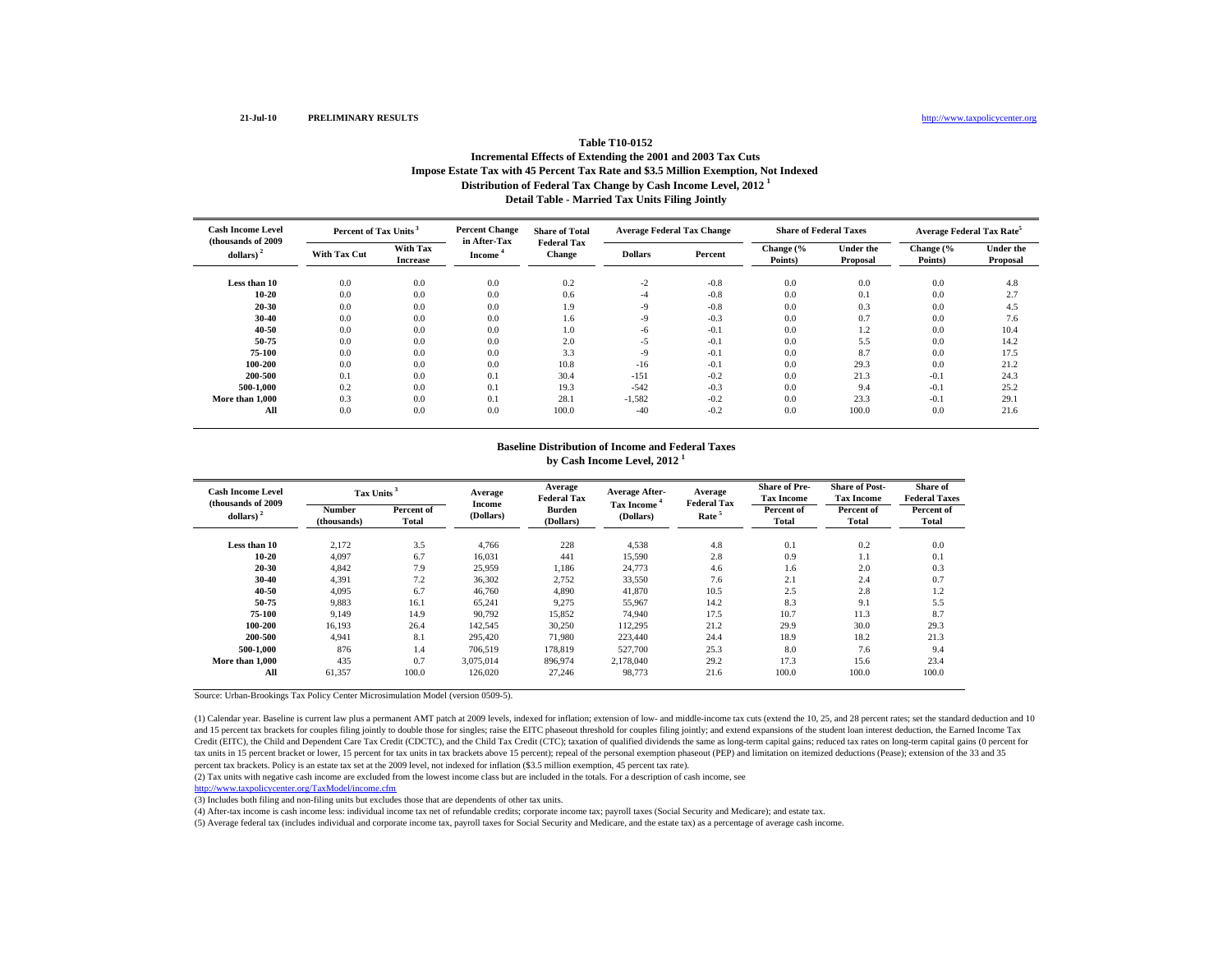# **Distribution of Federal Tax Change by Cash Income Level, 2012 <sup>1</sup> Detail Table - Head of Household Tax UnitsTable T10-0152Incremental Effects of Extending the 2001 and 2003 Tax Cuts Impose Estate Tax with 45 Percent Tax Rate and \$3.5 Million Exemption, Not Indexed**

| <b>Cash Income Level</b>           | Percent of Tax Units <sup>3</sup> |                                    | <b>Percent Change</b>               | <b>Share of Total</b>               | <b>Average Federal Tax Change</b> |         | <b>Share of Federal Taxes</b> |                       | <b>Average Federal Tax Rate<sup>5</sup></b> |                              |
|------------------------------------|-----------------------------------|------------------------------------|-------------------------------------|-------------------------------------|-----------------------------------|---------|-------------------------------|-----------------------|---------------------------------------------|------------------------------|
| (thousands of 2009<br>dollars) $2$ | <b>With Tax Cut</b>               | <b>With Tax</b><br><b>Increase</b> | in After-Tax<br>Income <sup>4</sup> | <b>Federal Tax</b><br><b>Change</b> | <b>Dollars</b>                    | Percent | Change (%<br>Points)          | Under the<br>Proposal | Change (%<br>Points)                        | <b>Under the</b><br>Proposal |
| Less than 10                       | 0.0                               | 0.0                                | 0.0                                 | 0.1                                 | $\mathbf{0}$                      | 0.0     | 0.0                           | $-0.9$                | 0.0                                         | $-7.8$                       |
| $10 - 20$                          | 0.0                               | 0.0                                | 0.0                                 | 0.3                                 | $\mathbf{0}$                      | 0.0     | 0.0                           | $-3.2$                | 0.0                                         | $-5.7$                       |
| $20 - 30$                          | 0.0                               | 0.0                                | 0.0                                 | 0.3                                 | $\theta$                          | 0.0     | 0.0                           | 1.8                   | 0.0                                         | 2.1                          |
| $30 - 40$                          | 0.0                               | 0.0                                | 0.0                                 | 1.7                                 | $-1$                              | 0.0     | 0.0                           | 9.3                   | 0.0                                         | 9.6                          |
| 40-50                              | 0.0                               | 0.0                                | 0.0                                 | 2.2                                 | $-2$                              | 0.0     | 0.0                           | 11.4                  | 0.0                                         | 14.1                         |
| 50-75                              | 0.0                               | 0.0                                | 0.0                                 | 9.0                                 | $-1$                              | $-0.1$  | 0.0                           | 27.7                  | 0.0                                         | 17.4                         |
| 75-100                             | 0.0                               | 0.0                                | 0.0                                 | 14.5                                | $-29$                             | $-0.2$  | 0.0                           | 17.8                  | 0.0                                         | 20.3                         |
| 100-200                            | 0.0                               | 0.0                                | 0.1                                 | 25.7                                | $-81$                             | $-0.3$  | 0.0                           | 18.9                  | $-0.1$                                      | 22.9                         |
| 200-500                            | 0.1                               | 0.0                                | 0.2                                 | 27.4                                | $-506$                            | $-0.7$  | 0.0                           | 7.5                   | $-0.2$                                      | 24.0                         |
| 500-1.000                          | 0.1                               | 0.0                                | 0.1                                 | 6.5                                 | $-752$                            | $-0.5$  | 0.0                           | 2.8                   | $-0.1$                                      | 24.2                         |
| More than 1.000                    | 0.4                               | 0.0                                | 0.2                                 | 12.1                                | $-3,092$                          | $-0.3$  | 0.0                           | 6.9                   | $-0.1$                                      | 30.0                         |
| All                                | 0.0                               | 0.0                                | 0.0                                 | 100.0                               | $-11$                             | $-0.2$  | 0.0                           | 100.0                 | 0.0                                         | 13.8                         |

#### **Baseline Distribution of Income and Federal Taxes by Cash Income Level, 2012 <sup>1</sup>**

| <b>Cash Income Level</b><br>(thousands of 2009) |                              | Tax Units <sup>3</sup> |                            | Average<br><b>Federal Tax</b> | <b>Average After-</b>          | Average<br><b>Federal Tax</b> | <b>Share of Pre-</b><br><b>Tax Income</b> | <b>Share of Post-</b><br><b>Tax Income</b> | Share of<br><b>Federal Taxes</b> |
|-------------------------------------------------|------------------------------|------------------------|----------------------------|-------------------------------|--------------------------------|-------------------------------|-------------------------------------------|--------------------------------------------|----------------------------------|
| dollars) $2$                                    | <b>Number</b><br>(thousands) | Percent of<br>Total    | <b>Income</b><br>(Dollars) | <b>Burden</b><br>(Dollars)    | <b>Tax Income</b><br>(Dollars) | Rate <sup>5</sup>             | Percent of<br>Total                       | Percent of<br>Total                        | Percent of<br>Total              |
| Less than 10                                    | 2,483                        | 10.1                   | 6.647                      | $-520$                        | 7.167                          | $-7.8$                        | 1.6                                       | 2.0                                        | $-0.9$                           |
| $10 - 20$<br>20-30                              | 5,029<br>4,757               | 20.5<br>19.4           | 15,579<br>25,971           | $-890$<br>539                 | 16.470<br>25,432               | $-5.7$<br>2.1                 | 7.6<br>12.1                               | 9.4<br>13.7                                | $-3.2$<br>1.8                    |
| 30-40<br>40-50                                  | 3,767                        | 15.4                   | 36,157                     | 3,468                         | 32,689                         | 9.6<br>14.1                   | 13.3<br>11.1                              | 13.9<br>11.1                               | 9.2<br>11.4                      |
| 50-75                                           | 2,449<br>3,559               | 10.0<br>14.5           | 46,569<br>63,082           | 6,564<br>10.964               | 40,006<br>52,118               | 17.4                          | 21.9                                      | 21.0                                       | 27.6                             |
| 75-100<br>100-200                               | 1,389<br>877                 | 5.7<br>3.6             | 89,214<br>132,993          | 18,114<br>30,472              | 71,100<br>102,521              | 20.3<br>22.9                  | 12.1<br>11.4                              | 11.2<br>10.2                               | 17.8<br>18.9                     |
| 200-500                                         | 150                          | 0.6                    | 294.130                    | 70,946                        | 223.184                        | 24.1                          | 4.3                                       | 3.8                                        | 7.5                              |
| 500-1.000<br>More than 1,000                    | 24                           | 0.1<br>0.0             | 686,382<br>2.985.055       | 166,705<br>899.455            | 519,677<br>2,085,601           | 24.3<br>30.1                  | 1.6<br>3.2                                | 1.4<br>2.6                                 | 2.8<br>6.9                       |
| All                                             | 24,547                       | 100.0                  | 41,760                     | 5,757                         | 36,003                         | 13.8                          | 100.0                                     | 100.0                                      | 100.0                            |

Source: Urban-Brookings Tax Policy Center Microsimulation Model (version 0509-5).

(1) Calendar year. Baseline is current law plus a permanent AMT patch at 2009 levels, indexed for inflation; extension of low- and middle-income tax cuts (extend the 10, 25, and 28 percent rates; set the standard deduction and 15 percent tax brackets for couples filing jointly to double those for singles; raise the EITC phaseout threshold for couples filing jointly; and extend expansions of the student loan interest deduction, the Earned Inc Credit (EITC), the Child and Dependent Care Tax Credit (CDCTC), and the Child Tax Credit (CTC); taxation of qualified dividends the same as long-term capital gains; reduced tax rates on long-term capital gains (0 percent f tax units in 15 percent bracket or lower, 15 percent for tax units in tax brackets above 15 percent); repeal of the personal exemption phaseout (PEP) and limitation on itemized deductions (Pease); extension of the 33 and 35 percent tax brackets. Policy is an estate tax set at the 2009 level, not indexed for inflation (\$3.5 million exemption, 45 percent tax rate).

(2) Tax units with negative cash income are excluded from the lowest income class but are included in the totals. For a description of cash income, see

http://www.taxpolicycenter.org/TaxModel/income.cfm

(3) Includes both filing and non-filing units but excludes those that are dependents of other tax units.

(4) After-tax income is cash income less: individual income tax net of refundable credits; corporate income tax; payroll taxes (Social Security and Medicare); and estate tax.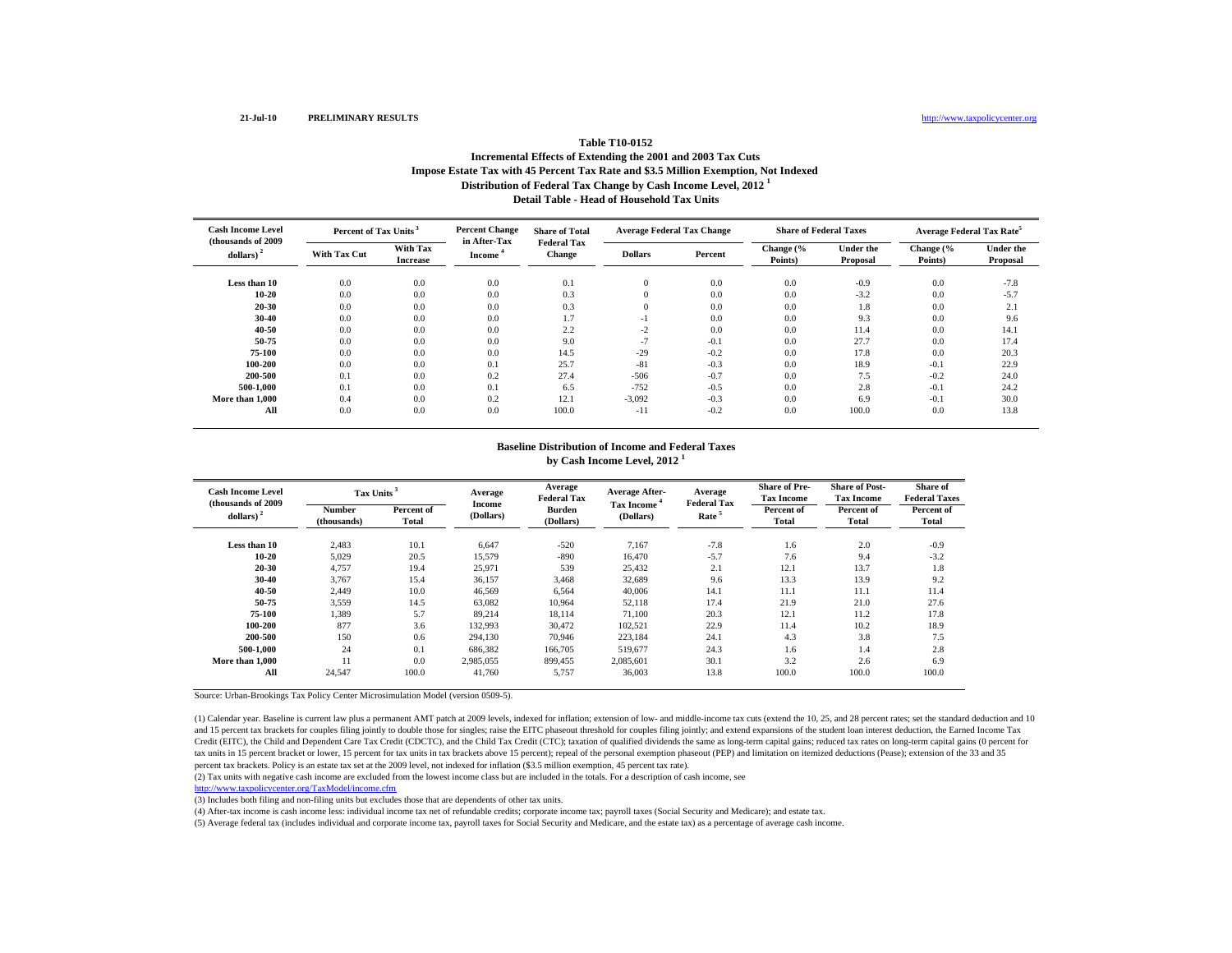## **Distribution of Federal Tax Change by Cash Income Level, 2012 <sup>1</sup> Detail Table - Tax Units with ChildrenTable T10-0152Incremental Effects of Extending the 2001 and 2003 Tax Cuts Impose Estate Tax with 45 Percent Tax Rate and \$3.5 Million Exemption, Not Indexed**

| <b>Cash Income Level</b>            | Percent of Tax Units <sup>3</sup> |                             | <b>Percent Change</b>  | <b>Share of Total</b>        |                | <b>Average Federal Tax Change</b> | <b>Share of Federal Taxes</b> |                       | Average Federal Tax Rate <sup>5</sup> |                              |
|-------------------------------------|-----------------------------------|-----------------------------|------------------------|------------------------------|----------------|-----------------------------------|-------------------------------|-----------------------|---------------------------------------|------------------------------|
| (thousands of 2009)<br>dollars) $2$ | <b>With Tax Cut</b>               | With Tax<br><b>Increase</b> | in After-Tax<br>Income | <b>Federal Tax</b><br>Change | <b>Dollars</b> | Percent                           | Change (%<br>Points)          | Under the<br>Proposal | Change (%<br>Points)                  | <b>Under the</b><br>Proposal |
| Less than 10                        | 0.0                               | 0.0                         | 0.0                    | 0.0                          |                | 0.0                               | 0.0                           | $-0.2$                | 0.0                                   | $-11.6$                      |
| $10 - 20$                           | 0.0                               | 0.0                         | 0.0                    | 0.1                          |                | 0.0                               | 0.0                           | $-0.9$                | 0.0                                   | $-9.4$                       |
| $20 - 30$                           | 0.0                               | 0.0                         | 0.0                    | 0.3                          |                | 0.1                               | 0.0                           | $-0.1$                | 0.0                                   | $-0.8$                       |
| 30-40                               | 0.0                               | 0.0                         | 0.0                    | 1.2                          | ٠I             | $-0.1$                            | 0.0                           | 1.4                   | 0.0                                   | 7.6                          |
| $40 - 50$                           | 0.0                               | 0.0                         | 0.0                    | 0.9                          | ٠I             | 0.0                               | 0.0                           | 2.3                   | 0.0                                   | 12.5                         |
| 50-75                               | 0.0                               | 0.0                         | 0.0                    | 4.0                          | $-3$           | 0.0                               | 0.0                           | 7.9                   | 0.0                                   | 15.9                         |
| 75-100                              | 0.0                               | 0.0                         | 0.0                    | 10.7                         | $-11$          | $-0.1$                            | 0.0                           | 10.1                  | 0.0                                   | 18.4                         |
| 100-200                             | 0.0                               | 0.0                         | 0.0                    | 13.7                         | $-9$           | 0.0                               | 0.0                           | 29.5                  | 0.0                                   | 21.4                         |
| 200-500                             | 0.0                               | 0.0                         | 0.0                    | 29.8                         | $-66$          | $-0.1$                            | 0.0                           | 21.0                  | 0.0                                   | 25.0                         |
| 500-1.000                           | 0.1                               | 0.0                         | 0.1                    | 17.7                         | $-246$         | $-0.1$                            | 0.0                           | 8.7                   | 0.0                                   | 26.8                         |
| More than 1.000                     | 0.1                               | 0.0                         | 0.0                    | 21.0                         | $-626$         | $-0.1$                            | 0.0                           | 20.2                  | 0.0                                   | 30.3                         |
| All                                 | 0.0                               | 0.0                         | 0.0                    | 100.0                        | $-12$          | $-0.1$                            | 0.0                           | 100.0                 | 0.0                                   | 20.5                         |

## **Baseline Distribution of Income and Federal Taxesby Cash Income Level, 2012 <sup>1</sup>**

| <b>Cash Income Level</b><br>(thousands of 2009) | Tax Units <sup>3</sup>       |                     | Average             | Average<br><b>Federal Tax</b> | Average After-<br><b>Tax Income</b> | Average<br><b>Federal Tax</b> | <b>Share of Pre-</b><br><b>Tax Income</b> | <b>Share of Post-</b><br><b>Tax Income</b> | <b>Share of</b><br><b>Federal Taxes</b> |
|-------------------------------------------------|------------------------------|---------------------|---------------------|-------------------------------|-------------------------------------|-------------------------------|-------------------------------------------|--------------------------------------------|-----------------------------------------|
| dollars)                                        | <b>Number</b><br>(thousands) | Percent of<br>Total | Income<br>(Dollars) | <b>Burden</b><br>(Dollars)    | (Dollars)                           | Rate <sup>5</sup>             | Percent of<br>Total                       | Percent of<br><b>Total</b>                 | Percent of<br>Total                     |
| Less than 10                                    | 2.968                        | 6.0                 | 6,252               | $-725$                        | 6.978                               | $-11.6$                       | 0.4                                       | 0.6                                        | $-0.2$                                  |
| 10-20                                           | 5,639                        | 11.5                | 15,769              | $-1,488$                      | 17,257                              | $-9.4$                        | 1.9                                       | 2.6                                        | $-0.9$                                  |
| $20 - 30$                                       | 5,683                        | 11.6                | 25,918              | $-196$                        | 26,114                              | $-0.8$                        | 3.1                                       | 4.0                                        | $-0.1$                                  |
| $30 - 40$                                       | 4.891                        | 10.0                | 36.161              | 2.764                         | 33.397                              | 7.6                           | 3.8                                       | 4.4                                        | 1.4                                     |
| 40-50                                           | 3.849                        | 7.8                 | 46,701              | 5,859                         | 40.842                              | 12.6                          | 3.8                                       | 4.2                                        | 2.3                                     |
| 50-75                                           | 7,425                        | 15.1                | 64,368              | 10,220                        | 54,148                              | 15.9                          | 10.2                                      | 10.8                                       | 7.9                                     |
| 75-100                                          | 5,841                        | 11.9                | 90,740              | 16,678                        | 74,062                              | 18.4                          | 11.3                                      | 11.6                                       | 10.1                                    |
| 100-200                                         | 9.319                        | 19.0                | 142.137             | 30.481                        | 111.656                             | 21.4                          | 28.2                                      | 27.9                                       | 29.5                                    |
| 200-500                                         | 2,750                        | 5.6                 | 293,742             | 73,488                        | 220,254                             | 25.0                          | 17.2                                      | 16.3                                       | 21.0                                    |
| 500-1.000                                       | 441                          | 0.9                 | 705.334             | 189,310                       | 516,024                             | 26.8                          | 6.6                                       | 6.1                                        | 8.7                                     |
| More than 1,000                                 | 206                          | 0.4                 | 3.105.769           | 942,356                       | 2.163.413                           | 30.3                          | 13.7                                      | 12.0                                       | 20.2                                    |
| All                                             | 49,155                       | 100.0               | 95.419              | 19,586                        | 75,833                              | 20.5                          | 100.0                                     | 100.0                                      | 100.0                                   |

Source: Urban-Brookings Tax Policy Center Microsimulation Model (version 0509-5).

Note: Tax units with children are those claiming an exemption for children at home or away from home.

(1) Calendar year. Baseline is current law plus a permanent AMT patch at 2009 levels, indexed for inflation; extension of low- and middle-income tax cuts (extend the 10, 25, and 28 percent rates; set the standard deduction and 15 percent tax brackets for couples filing jointly to double those for singles; raise the EITC phaseout threshold for couples filing jointly; and extend expansions of the student loan interest deduction, the Earned Inc Credit (EITC), the Child and Dependent Care Tax Credit (CDCTC), and the Child Tax Credit (CTC); taxation of qualified dividends the same as long-term capital gains; reduced tax rates on long-term capital gains (0 percent f tax units in 15 percent bracket or lower, 15 percent for tax units in tax brackets above 15 percent); repeal of the personal exemption phaseout (PEP) and limitation on itemized deductions (Pease); extension of the 33 and 3 tax brackets. Policy is an estate tax set at the 2009 level, not indexed for inflation (\$3.5 million exemption, 45 percent tax rate).

(2) Tax units with negative cash income are excluded from the lowest income class but are included in the totals. For a description of cash income, see

http://www.taxpolicycenter.org/TaxModel/income.cfm<br>(3) Includes both filing and non-filing units but excludes those that are dependents of other tax units.

(4) After-tax income is cash income less: individual income tax net of refundable credits; corporate income tax; payroll taxes (Social Security and Medicare); and estate tax.